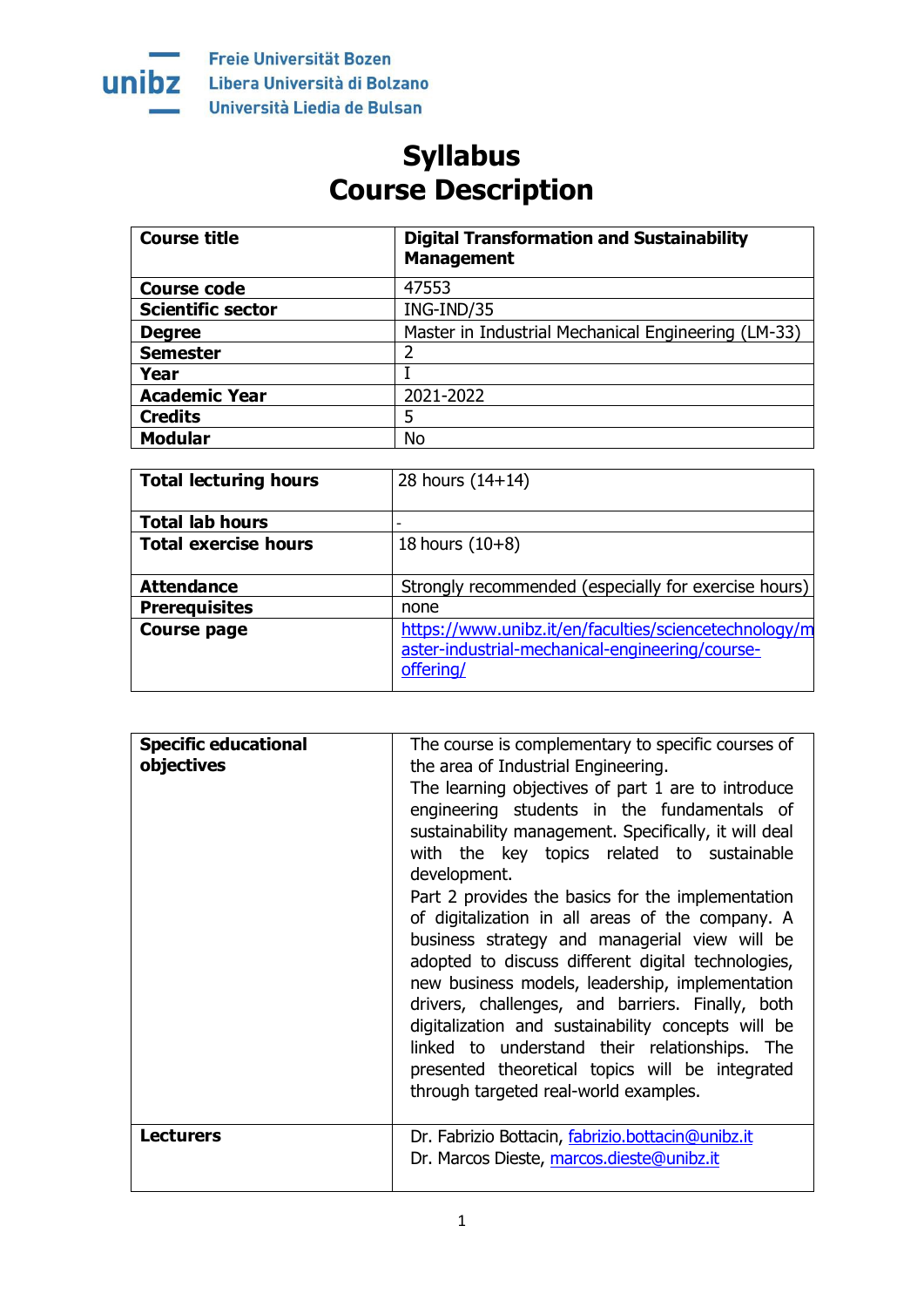

Freie Universität Bozen Libera Università di Bolzano Università Liedia de Bulsan

| Scientific sector of the<br><b>lecturers</b> | ING-IND/35                                                                                                                                                                                                                                                                                                                                                                                                                                                                                                                                                                                                                                                         |
|----------------------------------------------|--------------------------------------------------------------------------------------------------------------------------------------------------------------------------------------------------------------------------------------------------------------------------------------------------------------------------------------------------------------------------------------------------------------------------------------------------------------------------------------------------------------------------------------------------------------------------------------------------------------------------------------------------------------------|
| <b>Teaching language</b>                     | English                                                                                                                                                                                                                                                                                                                                                                                                                                                                                                                                                                                                                                                            |
| <b>Office hours</b>                          | By appointment                                                                                                                                                                                                                                                                                                                                                                                                                                                                                                                                                                                                                                                     |
| Teaching assistant (if any)                  | <b>None</b>                                                                                                                                                                                                                                                                                                                                                                                                                                                                                                                                                                                                                                                        |
| <b>Office hours</b>                          |                                                                                                                                                                                                                                                                                                                                                                                                                                                                                                                                                                                                                                                                    |
| List of topics covered                       | Part 1 (Prof. Bottacin)<br>1. Introduction to Sustainability<br>2. Sustainability and its components<br>a) Economic and Company's value<br>b) Social Sustainability<br>c) Environmental Sustainability<br>3. Sustainability at Institutional Level<br>a) ONU's Sustainable Development Goals<br>b) European Union Sustainability Programs<br>c) Sustainability in Italy<br>4. Sustainability Strategy and Business Model<br>a) Stakeholders and their importance<br>b) Sustainability Strategy<br>c) Business Models<br>5. Sustainability Communication<br>a) ESG<br>b) Communication for Stakeholders: from<br>Environmental Reporting to Integrated<br>Reporting |
|                                              | Part 2 (Prof. Dieste)<br>1. Introduction to Digital Transformation<br>2. Digital transformation: a strategic view<br>a) Business models and scope<br>b) Transformation of the Value Chain<br>c) Digital marketing<br>d) Managing the digital transition<br>e) Drivers and barriers of digital<br>transformation<br>3. Desired and undesired effects of digital<br>transformation on Sustainability<br>a) Sustainability opportunities of digital<br>transformation<br>b) Sustainability challenges of digital<br>transformation<br>c) Connecting circular economy and<br>digital technologies                                                                      |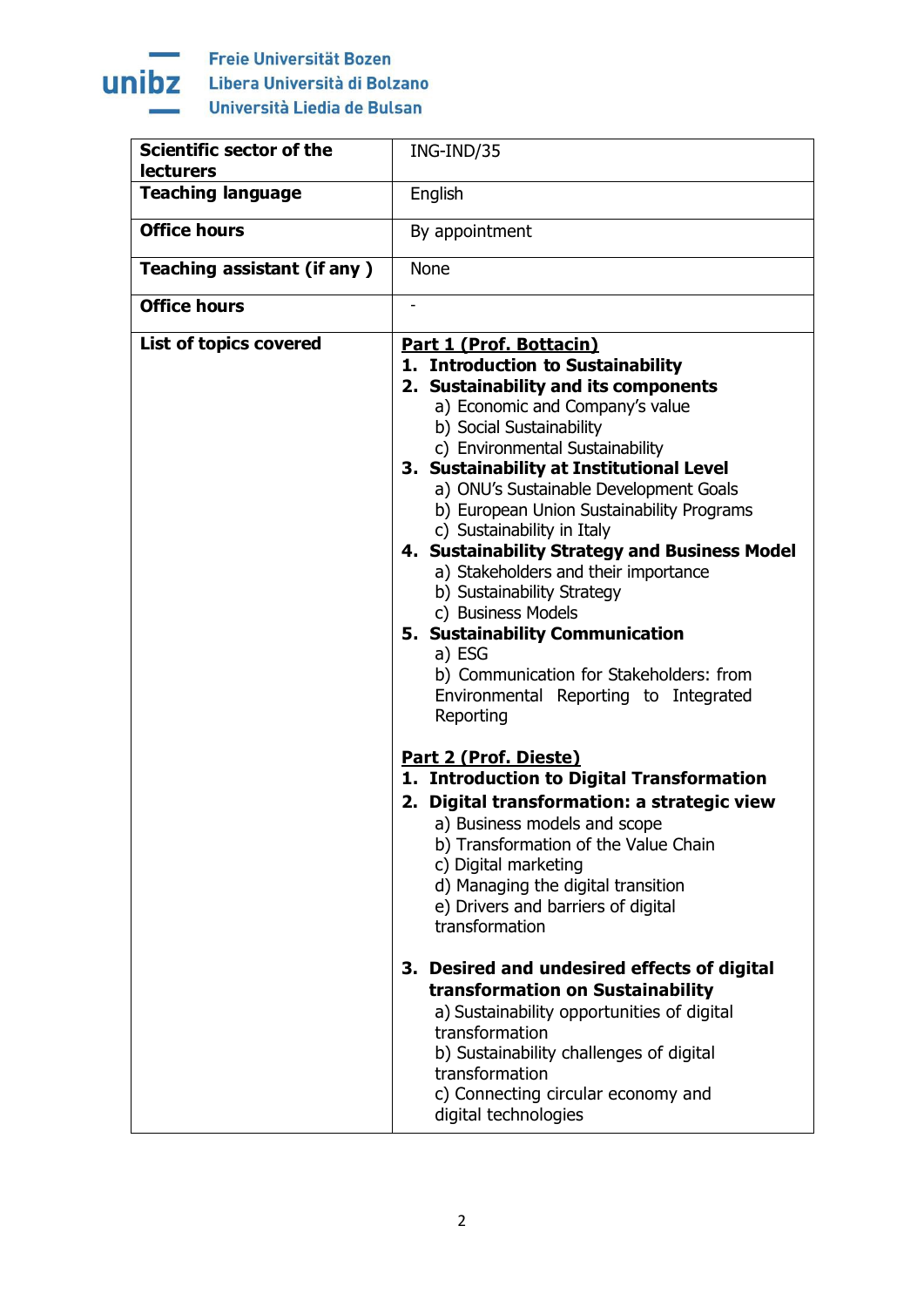

|                          | <b>Exercises</b><br>In both parts, a specific case study will be proposed<br>and analyzed in order to apply concepts that will be                                                                                                                                                                                                                                                                                                                                                                                                                                                                                                                                                                                                                                                                                                                                                                                                                                                                                                                                                                                                                                                                             |  |
|--------------------------|---------------------------------------------------------------------------------------------------------------------------------------------------------------------------------------------------------------------------------------------------------------------------------------------------------------------------------------------------------------------------------------------------------------------------------------------------------------------------------------------------------------------------------------------------------------------------------------------------------------------------------------------------------------------------------------------------------------------------------------------------------------------------------------------------------------------------------------------------------------------------------------------------------------------------------------------------------------------------------------------------------------------------------------------------------------------------------------------------------------------------------------------------------------------------------------------------------------|--|
|                          | presented during the lectures.                                                                                                                                                                                                                                                                                                                                                                                                                                                                                                                                                                                                                                                                                                                                                                                                                                                                                                                                                                                                                                                                                                                                                                                |  |
| <b>Teaching format</b>   | Frontal lectures and exercises in class                                                                                                                                                                                                                                                                                                                                                                                                                                                                                                                                                                                                                                                                                                                                                                                                                                                                                                                                                                                                                                                                                                                                                                       |  |
| <b>Learning outcomes</b> | <b>Intended Learning Outcomes (ILO)</b>                                                                                                                                                                                                                                                                                                                                                                                                                                                                                                                                                                                                                                                                                                                                                                                                                                                                                                                                                                                                                                                                                                                                                                       |  |
|                          | Knowledge and understanding<br>1. The students know the basic of Sustainability<br>Management<br>and<br>the<br>most<br>important<br>Sustainability Programs by Public Authorities.<br>2. The students are able to understand the issues<br>related to the development, implementation and<br>management Sustainability initiatives.<br>3. Advanced understanding of the strategic and<br>operational aspects of Digital Transformation.<br>4. Knowledge of the various tasks, methods and<br>approaches for<br>managing the<br>digital<br>transformation.<br>Applying knowledge and understanding<br>5. Students will be able to apply theoretical concepts<br>planning,<br>organizing<br>and<br>managing<br>of<br>Sustainability in organizations.<br>6. By means of exercises, the student will be able to<br>use tools like Sustainability Balanced Scorecards<br>and Sustainability Canvas, two of the most<br>important instruments managers can use.<br>7. Students will be able to apply various tools and<br>concepts for planning, organizing and managing<br>the Digital Transformation.<br>8. By developing a case study, the student will be<br>able to design a Digital Transformation strategy. |  |
|                          | <b>Communication skills</b>                                                                                                                                                                                                                                                                                                                                                                                                                                                                                                                                                                                                                                                                                                                                                                                                                                                                                                                                                                                                                                                                                                                                                                                   |  |
|                          | 9. Ability to structure and prepare Sustainability<br>Reports for Stakeholders.<br>10. Ability to structure, prepare, and<br>present<br>arguments related to digital transformation<br>topics.<br>11. Ability to prepare, conduct and join interactive<br>discussions in class.                                                                                                                                                                                                                                                                                                                                                                                                                                                                                                                                                                                                                                                                                                                                                                                                                                                                                                                               |  |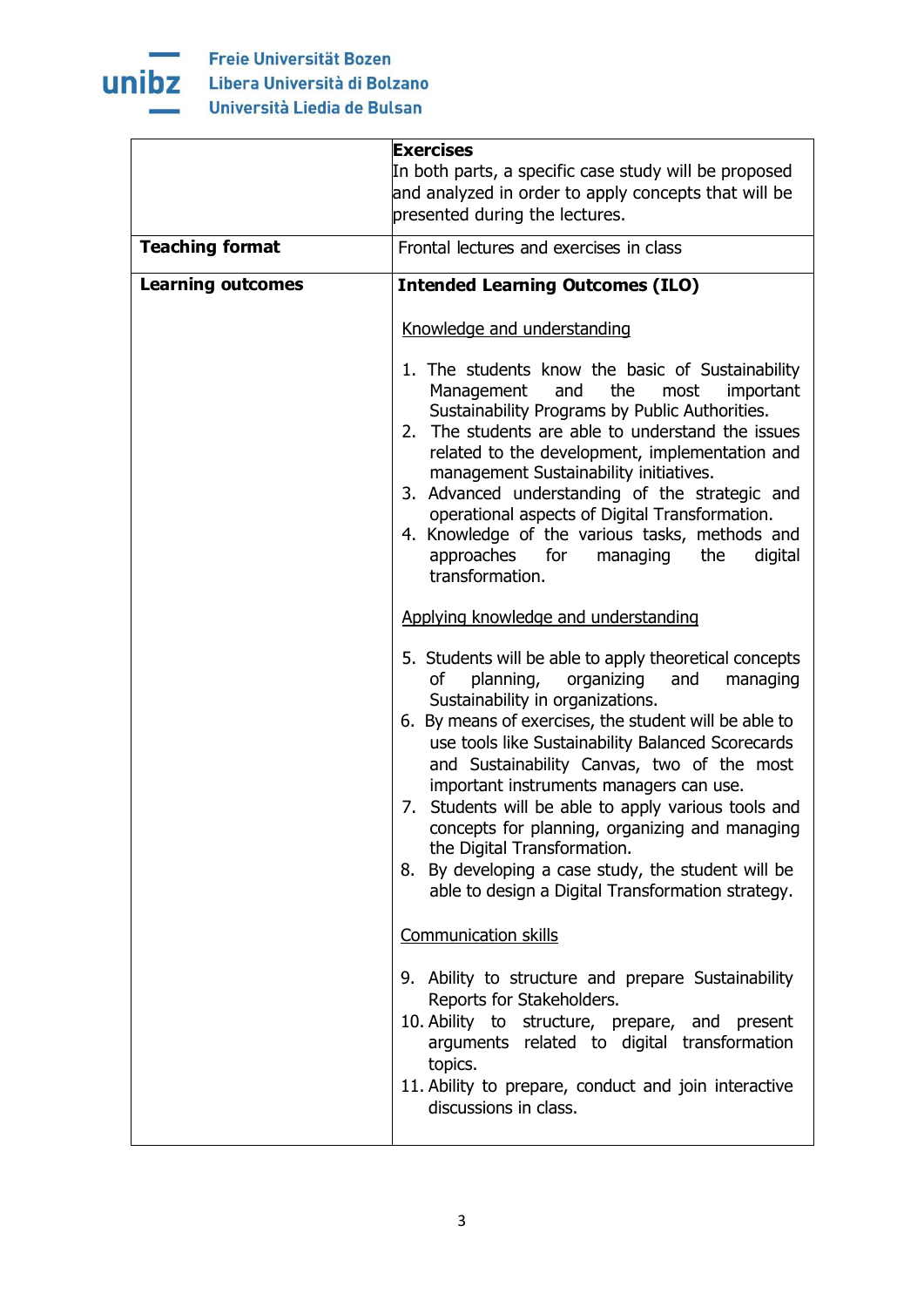

|                            | Ability to learn                                                                                                                                                                                                                                             |                                                                                                   |                                             |
|----------------------------|--------------------------------------------------------------------------------------------------------------------------------------------------------------------------------------------------------------------------------------------------------------|---------------------------------------------------------------------------------------------------|---------------------------------------------|
|                            | contexts.                                                                                                                                                                                                                                                    | 12. Ability to autonomously extend the knowledge<br>acquired during the study course in different |                                             |
| <b>Assessment</b>          | Parts 1 and 2                                                                                                                                                                                                                                                |                                                                                                   |                                             |
|                            | <b>Form</b>                                                                                                                                                                                                                                                  | Length<br>/duration                                                                               | <b>ILOs</b><br>assessed                     |
|                            | Written exam                                                                                                                                                                                                                                                 | 2 hours                                                                                           | 1, 2, 3, 4, 5,<br>6, 7, 8, 9, 10,<br>11     |
|                            | Case study<br>presentation                                                                                                                                                                                                                                   | 15 minutes per<br>student/group<br>for Part 1                                                     | 1, 2, 3, 4, 5,<br>6, 7, 8, 9, 10,<br>11, 12 |
|                            |                                                                                                                                                                                                                                                              | 15 minutes per<br>student/group<br>for Part 2                                                     |                                             |
|                            |                                                                                                                                                                                                                                                              |                                                                                                   |                                             |
| <b>Assessment language</b> | English                                                                                                                                                                                                                                                      |                                                                                                   |                                             |
| for awarding marks         | <b>Evaluation criteria and criteria</b> The grade is calculated from the results of the written<br>exam and the case studies of both parts (1 and 2) of<br>the course. The theoretical part counts 50% and the<br>case studies count 50% of the final grade. |                                                                                                   |                                             |
| <b>Required readings</b>   | available on the Microsoft Teams and the Open<br>Learning Environment (OLE) pages of the course.                                                                                                                                                             | Lecture notes and documents for exercises will be                                                 |                                             |